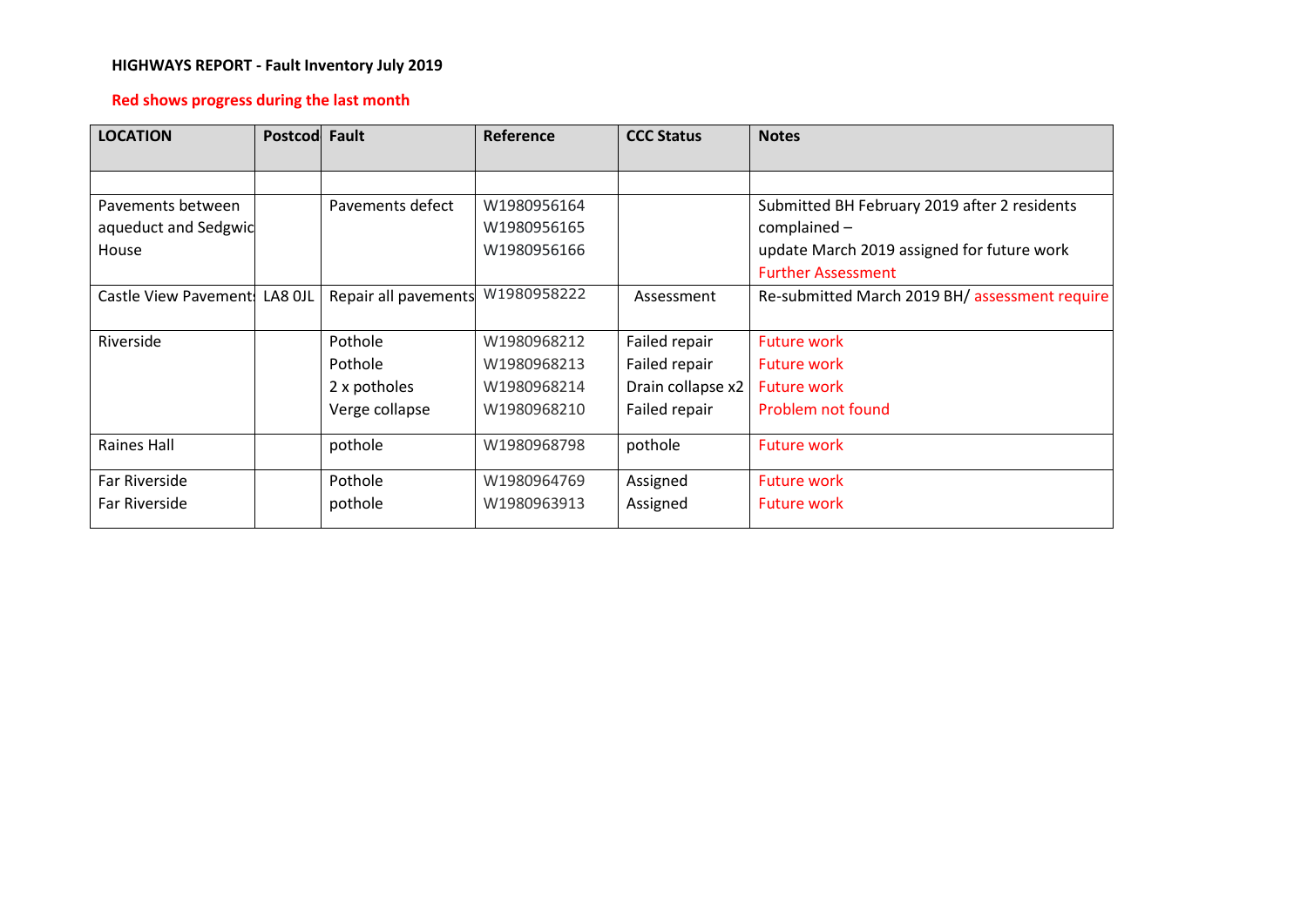

# **Sedgwick Parish Council update July 2019 INCIDENTS OF NOTE**

Within the area that your Parish falls, during the last month there have been 42 incidents reported, resulting in 25 crimes being submitted.(quite a number of the recorded crimes this month relate to a sensitive subject not having any impact on the community and therefore no details contained in the report).

Of community interest or impact were:

10<sup>th</sup> June Young female in Endmoor found to be in possession of Cannabis.

13<sup>th</sup> June Male on A65 also found to be in possession of cannabis.

- 15<sup>th</sup> June male assaulted at public event at crooklands county show field offender identified and being dealt with.
- 16<sup>th</sup> June report of criminal damage to a rowing boat at Lupton reservoir.
- 20<sup>th</sup> June Quad bike stolen from an outbuilding at Lupton.

22<sup>nd</sup> June industrial unit at Crooklands broken into nothing thought to have been stolen.

23<sup>rd</sup> June crime of aggravated vehicle taking recorded when following drinks and an argument with family a male took a vehicle crashed it and made off from scene, at Natland road, enquiries on going.

30<sup>th</sup> June neighbour dispute in Sedgwick, parking related.Going forward you may notice slight differences to your Parish report this is due to us having a new recording system in place, and the search criteria to compile the report is not as straight forward as previously, please bear with me whilst I get to grips with it.